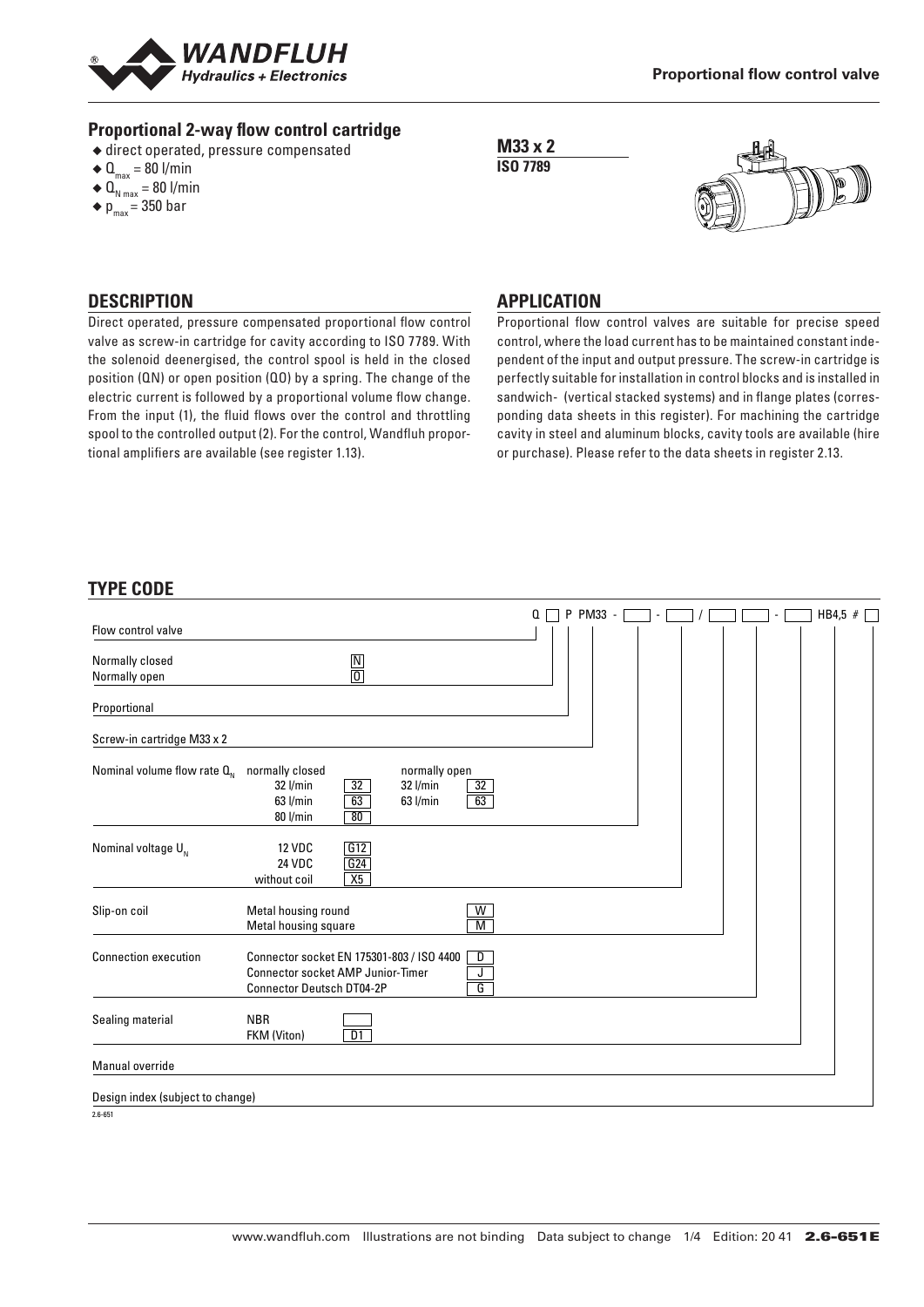

### **SYMBOL**







# **HYDRAULIC SPECIFICATIONS**

| Working pressure             | $p_{max}$ = 350 bar                                                              |
|------------------------------|----------------------------------------------------------------------------------|
| Maximum volume flow          | $Q_{\text{max}} = 80$ l/min                                                      |
| Volume flow direction        | $1 \rightarrow 2$                                                                |
| Leakage oil                  | See characteristics                                                              |
| Nominal volume flow<br>range | $Q_{N}$ = 32 l/min, 63 l/min, 80 l/min (QN)<br>$Q_{N}$ = 32 l/min, 63 l/min (Q0) |
| <b>Hysteresis</b>            | $\leq 6$ % (QN); 10 % (QO)<br>at optimal dither signal                           |
| Repeatability                | $\leq$ 2 % at optimal dither signal                                              |
| Fluid                        | Mineral oil, other fluid on request                                              |
| Viscosity range              | 12 mm <sup>2</sup> /s320 mm <sup>2</sup> /s                                      |
| Temperature range<br>fluid   | $-25+70$ °C (NBR)<br>$-20+70$ °C (FKM)                                           |
| Contamination<br>efficiency  | Class 18 / 16 / 13                                                               |
| Filtration                   | Required filtration grade $\beta$ 610 $\geq$ 75,<br>see data sheet 1.0-50        |

## **GENERAL SPECIFICATIONS** Designation **Proportional 2-way flow control valve**

| ___                 |                                 |
|---------------------|---------------------------------|
| Construction        | Direct operated                 |
| Mounting            | Screw-in cartridge construction |
| Nominal size        | M33 x 2 according to ISO 7789   |
| Actuation           | Proportional solenoid           |
| Ambient temperature | $-25+70$ °C                     |
| Weight              | $0.95$ kg                       |
| <b>MTTFd</b>        | 150 years                       |
|                     |                                 |

### **MANUAL OVERRIDE**

HB4,5 Optionally: Screw plug (HB0), no actuation possible

## **ACTUATION**

| Actuation  | Proportional solenoid, wet pin push<br>type, pressure tight                                                 |
|------------|-------------------------------------------------------------------------------------------------------------|
| Execution  | W.S45 / 23 x 50 (Data sheet 1.1-180)<br>M.S45 / 23 x 50 (Data sheet 1.1-181)                                |
| Connection | Connector socket EN 175301 - 803<br><b>Connector socket AMP Junior-Timer</b><br>Connector Deutsch DT04 - 2P |

# **ELECTRICAL SPECIFICATIONS**

| Protection class             | Connection execution D: IP65<br><b>Connection execution J: IP66</b><br>Connection execution G: IP67 and IP69K |
|------------------------------|---------------------------------------------------------------------------------------------------------------|
| Relative duty factor         | 100 % DF                                                                                                      |
| Standard nominal<br>voltage  | 12 VDC, 24 VDC                                                                                                |
| Limiting current at<br>50 °C | $I_{\rm g}$ = 1560 mA (U <sub>N</sub> = 12VDC)<br>$I_{\rm g}$ = 780 mA (U <sub>N</sub> = 24VDC)               |



**Note!** Other electrical specifications see data sheet 1.1-180 (slip-on coil W) and 1.1-181 (slip-on coil M)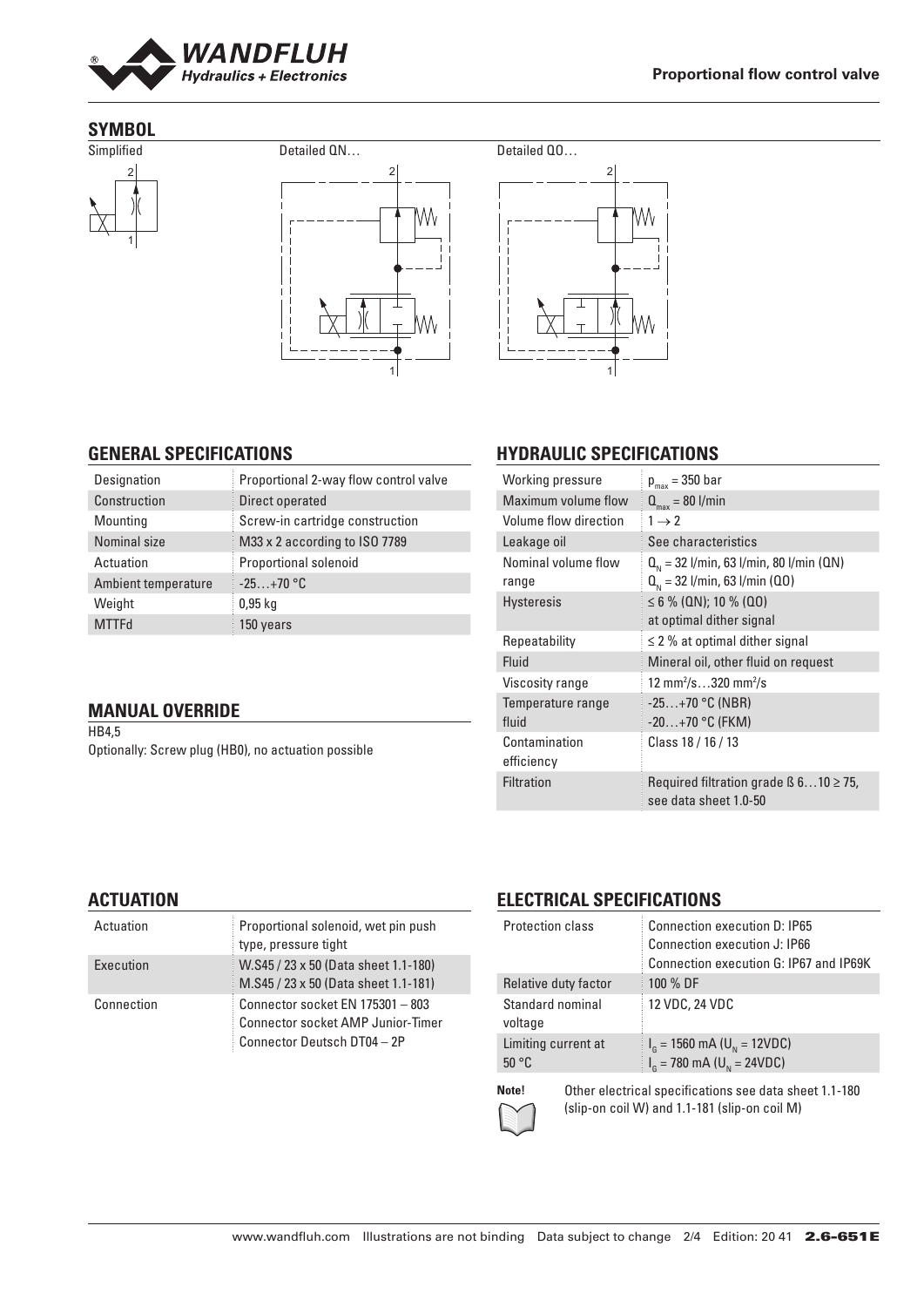

## **PERFORMANCE SPECIFICATIONS**

Oil viscosity  $v = 30$  mm<sup>2</sup>/s





## **ACCESSORIES**

| Flange body / sandwich plate  | Data sheet 2.6-680   |
|-------------------------------|----------------------|
| Threaded body                 | Data sheet 2.9-205   |
| Proportional amplifier        | Register 1.13        |
| Mating connector black (B)    | Article no. 219,2002 |
| <b>Technical explanations</b> | Data sheet 1.0-100   |
| Filtration                    | Data sheet 1.0-50    |
| Relative duty factor          | Data sheet 1.1-430   |

#### ◆ The cartridge body is gas-nitro-carburised ◆ The armature tube and the slip-on coil are zinc- / nickel-coated

**SURFACE TREATMENT**

#### **SEALING MATERIAL**

NBR or FKM (Viton) as standard, choice in the type code

Q = f (I) **Volume flow signal characteristics QO**

0 10 20 30 40 50 60 70 80 90 100 I [%]

**Leakage volume flow characteristics QN + QO** 

0 50 100 150 200 250 300 350 p [bar]

 $Q_{.} = 63$  l/min

K4164 Q [l/min]

 $-Q_N = 32$  l/min

 $Q_i = f(p)$ 

K0980 Q [cm3/min]

### **INSTALLATION NOTES**

| Mounting type            | Screw-in cartridge M33 x 2                                               |
|--------------------------|--------------------------------------------------------------------------|
| Mounting position        | Any, preferably horizontal                                               |
| <b>Tightening torque</b> | $M_{\rm o}$ = 80 Nm Screw-in cartridge<br>$M_{\rm p}$ = 5 Nm knurled nut |

#### **STANDARDS**

| Cartridge cavity         | <b>ISO 7789</b>     |
|--------------------------|---------------------|
| Solenoids                | <b>DIN VDE 0580</b> |
| Connection execution D   | $E$ EN 175301 - 803 |
| <b>Protection class</b>  | EN 60 529           |
| Contamination efficiency | <b>ISO 4406</b>     |